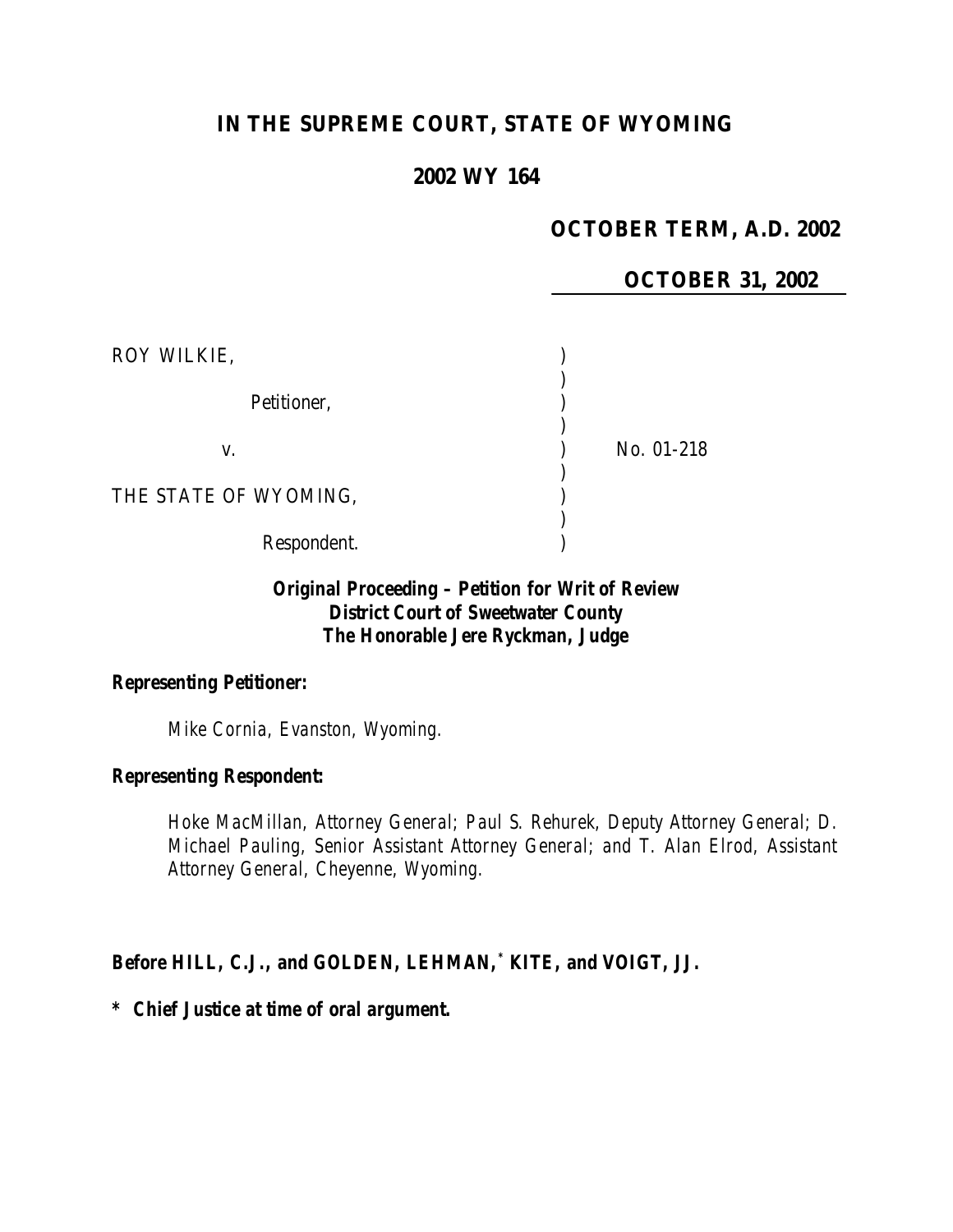#### **VOIGT, Justice.**

[¶1] Petitioner, Roy Wilkie (Wilkie), was charged on June 22, 2000, with one count of domestic battery. After a jury found Wilkie guilty, the Circuit Court of the Third Judicial District, Sweetwater County, sentenced him to six months incarceration with all but four days suspended and placed him on supervised probation for one year. Wilkie appealed his conviction to the district court, which affirmed the circuit court. Wilkie then filed a Petition for Writ of Review with this Court. We reverse because Wilkie was denied his constitutional right to counsel in the circuit court.

### **ISSUE**

[¶2] While Wilkie presents seven issues on appeal, the resolution of one of those issues renders the others moot.<sup>1</sup> Therefore, we address only the issue of whether Wilkie was denied his right to counsel.

### **FACTS**

[¶3] Wilkie was charged with domestic battery for touching a household member in a rude, insolent, or angry manner in violation of Wyo. Stat. Ann. § 6-2-501(b) (Lexis 1999). He represented himself pro se at his jury trial because of an unusual exchange with the circuit court at arraignment that left him without counsel. Concerning whether Wilkie would have an attorney, the following dialogue took place:

> THE COURT: Do you intend to represent yourself, hire your own attorney or ask the Court to consider the appointment of the Public Defender to represent you?

> > MR. WILKIE: I'm going to *have to* represent myself. THE COURT: Before a Judge or a Jury? MR. WILKIE: Jury. THE COURT: Every tried a Jury Trial before? MR. WILKIE: No, I haven't.

<sup>&</sup>lt;sup>1</sup> The issues raised were prosecutorial misconduct, the right to counsel, the admission of expert testimony, whether the State elicited an opinion as to Wilkie's guilt, speedy trial, the right to confrontation, and whether Wilkie could be sentenced both to incarceration and probation.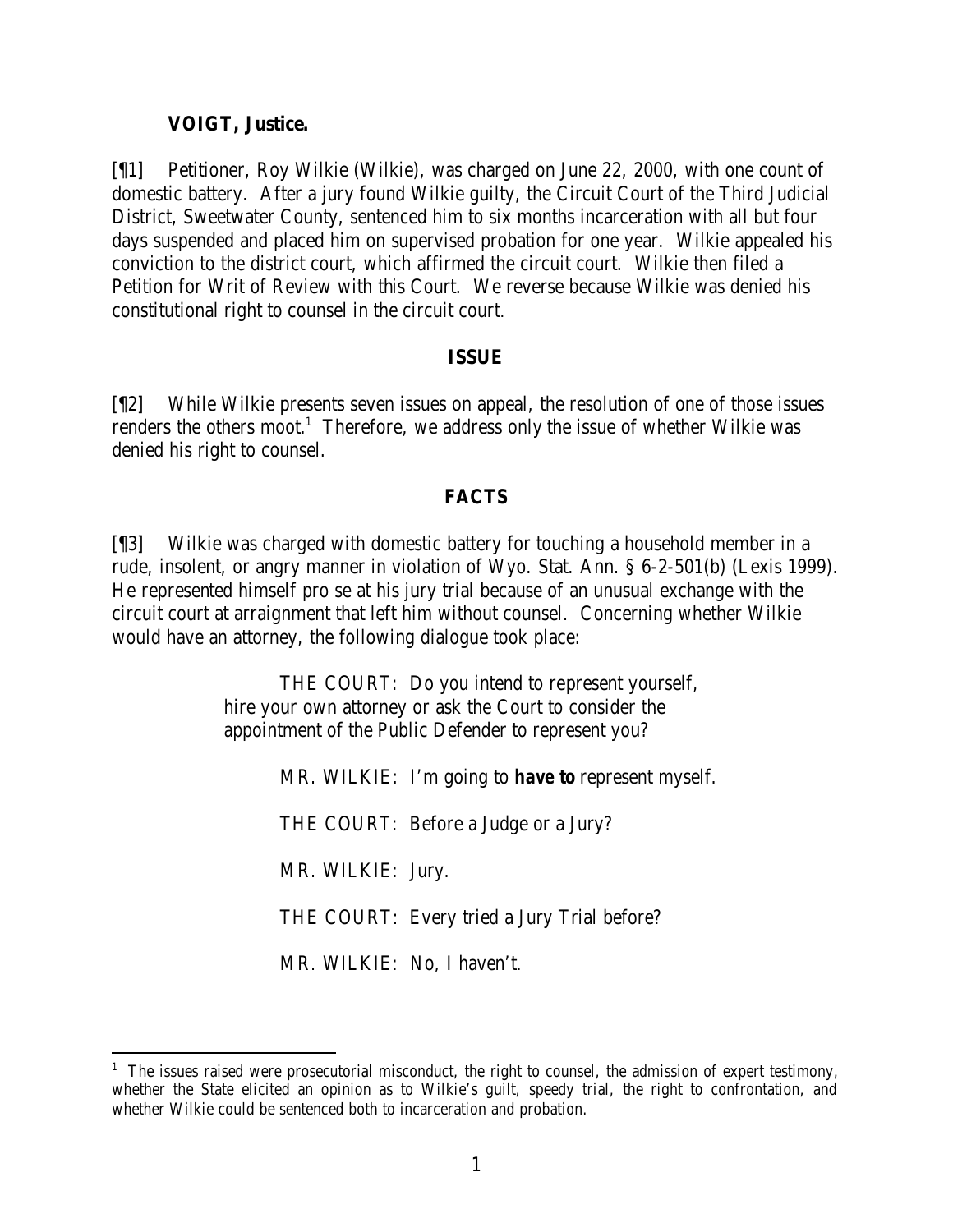THE COURT: Understand that while it's your right to do that, you're responsible to do the same things that lawyers do when they represent clients and the Court will hold you to the same standard of knowledge, expertise and skill that it holds any lawyer to? Still wish to represent yourself before a jury, Mr. Wilkie?

#### MR. WILKIE: *Well, they're not going to let me get an appointed lawyer because I make too much money, but I really don't make that much money (unintelligible)*.

THE COURT: Well, that's not my (unintelligible). How much you making a month at Von's Plumbing?

MR. WILKIE: About a thousand a month.

THE COURT: You're right. *You will sign a waiver* of your right to be tried by a, with assistance of Counsel; Prose [sic] Jury. So ordered.

(Emphasis added.) Wilkie proceeded to represent himself pro se and was subsequently found guilty by a jury.

#### **DISCUSSION**

[¶4] Wilkie alleges that he was denied his right to counsel as guaranteed by the Sixth Amendment of the United States Constitution<sup>2</sup> and Wyo. Const. art. 1, § 10<sup>3</sup> when, at his arraignment, the circuit court did not personally advise him of his right to counsel and its discussion with him concerning attorneys left him without representation. Instead, he was given a form to read regarding his constitutional rights, which he initialed. Wilkie argues that he did not knowingly and voluntarily waive his right to counsel, and initialing the Advisement of Rights form was not a valid waiver of counsel.<sup>4</sup> Constitutional issues are questions of law that we review *de novo*. *Taylor v. State*, 7 P.3d 15, 19 (Wyo. 2000).

You have the right to be represented, at all stages of any criminal proceedings, by a lawyer chosen and hired by you. If you want a lawyer

 $2$  "In all criminal prosecutions, the accused shall enjoy the right to a speedy and public trial  $\dots$  and to have the Assistance of Counsel for his defence." United States Const. Amend. VI.

 $3$  "In all criminal prosecutions the accused shall have the right to defend in person and by counsel  $\dots$  to be confronted with the witnesses against him . . . and to a speedy trial by an impartial jury[.]" Wyo. Const. art 1, § 10.

<sup>&</sup>lt;sup>4</sup> The third right described on the Advisement of Rights form reads: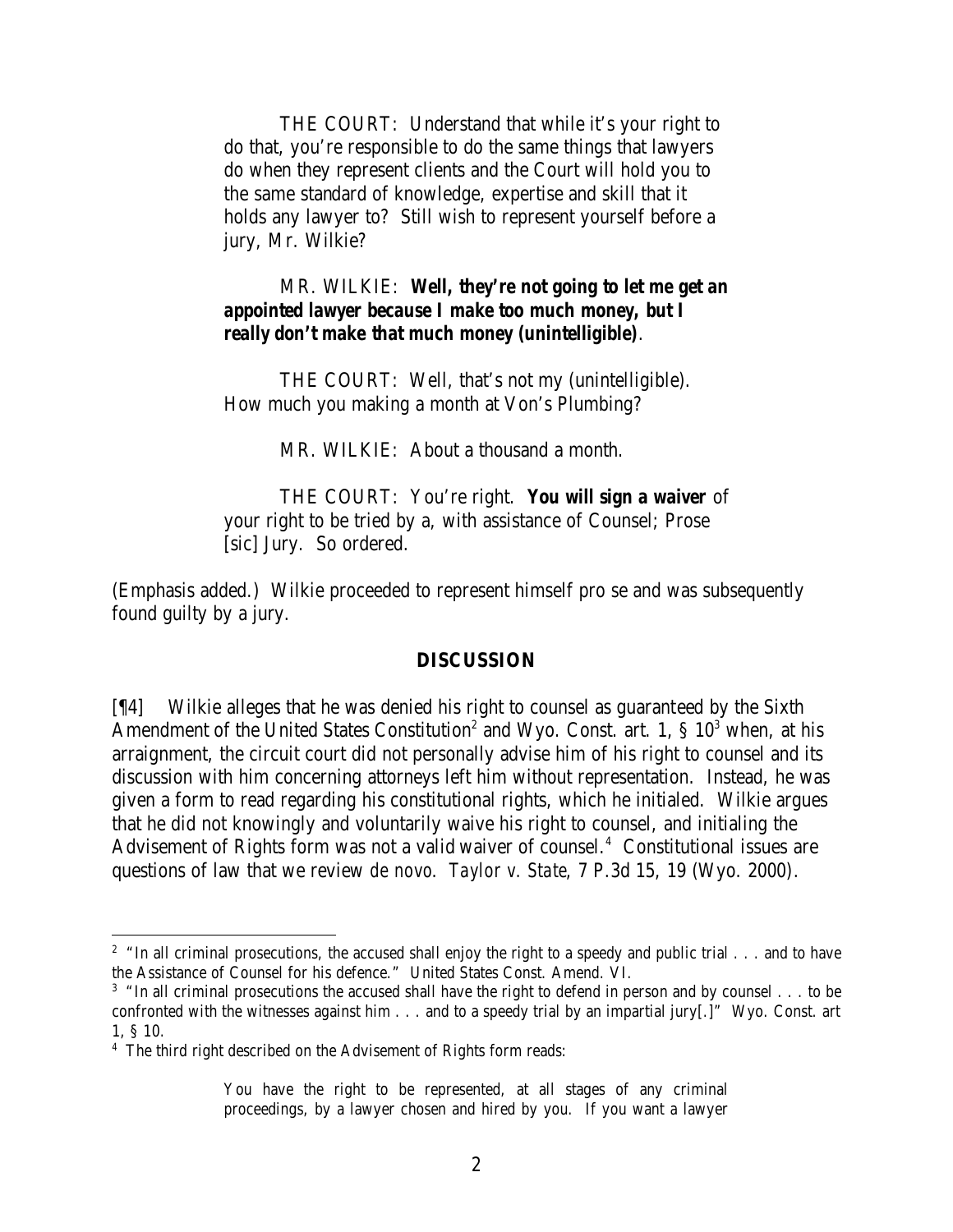[¶5] This Court has followed the United States Court of Appeals for the Tenth Circuit with respect to whether a waiver of the right to counsel is voluntarily, knowingly, and intelligently made. *Vargas v. State*, 963 P.3d 984, 990 (Wyo. 1998). First, the court determines whether a defendant voluntarily waived this right. *United States v. Taylor*, 113 F.3d 1136, 1140 (10<sup>th</sup> Cir. 1997), *cert. denied*, 528 U.S. 904 (1999). If it determines that the right has been voluntarily waived, the court then determines whether the defendant waived this right knowingly and intelligently. *Id.<sup>5</sup>* In that regard, a reviewing court should indulge every reasonable presumption against waiver. *Id.* (*quoting Baker v. Kaiser*, 929 F.2d 1495, 1500  $(10^{th}$  Cir. 1991)).

[¶6] In the instant case, proper inquiries were not made to determine whether Wilkie wanted to be represented by appointed counsel. Wyo. Stat. Ann. § 7-6-106(a) (LexisNexis 2001) requires the court at a defendant's first court appearance to determine whether the defendant is a "needy person." A needy person is defined under Wyo. Stat. Ann. § 7-6- 102(a)(iv) (LexisNexis 2001) as "a person who at the time his need is determined is unable to provide for the full payment of an attorney and all other necessary expenses of representation[.]" The only evidence in the record of the circuit court's examination of Wilkie's ability to pay for counsel was the question of how much he made at Von's Plumbing.

[¶7] The brief question and answer session that occurred in this case cannot be construed as a voluntary waiver by Wilkie of his right to counsel. The circuit court did not inform Wilkie that he had a right to an attorney if he could not afford one, the circuit court merely queried whether Wilkie intended to represent himself, hire an attorney, or ask the court to consider the appointment of a public defender. Wilkie clearly had the impression from someone that he made too much money to have a public defender. Indeed, Wilkie's comments—"Well, they're not going to let me get an appointed lawyer because I make too much money"—sounds as if he believed that the decision had already been made. Yet the circuit court did not follow up on that comment to determine the source of Wilkie's information or explain to Wilkie that it was up to the court to make that decision. $6$ Further, the circuit court made no determination whether the \$1,000.00 per month figure was gross or net, or if Wilkie was a needy person as defined by statute. Instead, the circuit court simply told Wilkie, "[y]ou will sign a waiver." Wilkie was not given a choice whether or not to waive anything.

to represent you, but cannot afford to hire one, then you have the right to have me appoint a lawyer to represent you and be paid for by the state.

<sup>&</sup>lt;sup>5</sup> Of course, a defendant must "know" of his right to counsel before he can voluntarily waive that right. *Nelson v. State,* 934 P.2d 1238, 1241 (Wyo. 1997).

<sup>&</sup>lt;sup>6</sup> Wilkie's comment that he was going to "have to" represent himself also should have been a "red flag" that alerted the circuit court to the fact that Wilkie did not understand his right.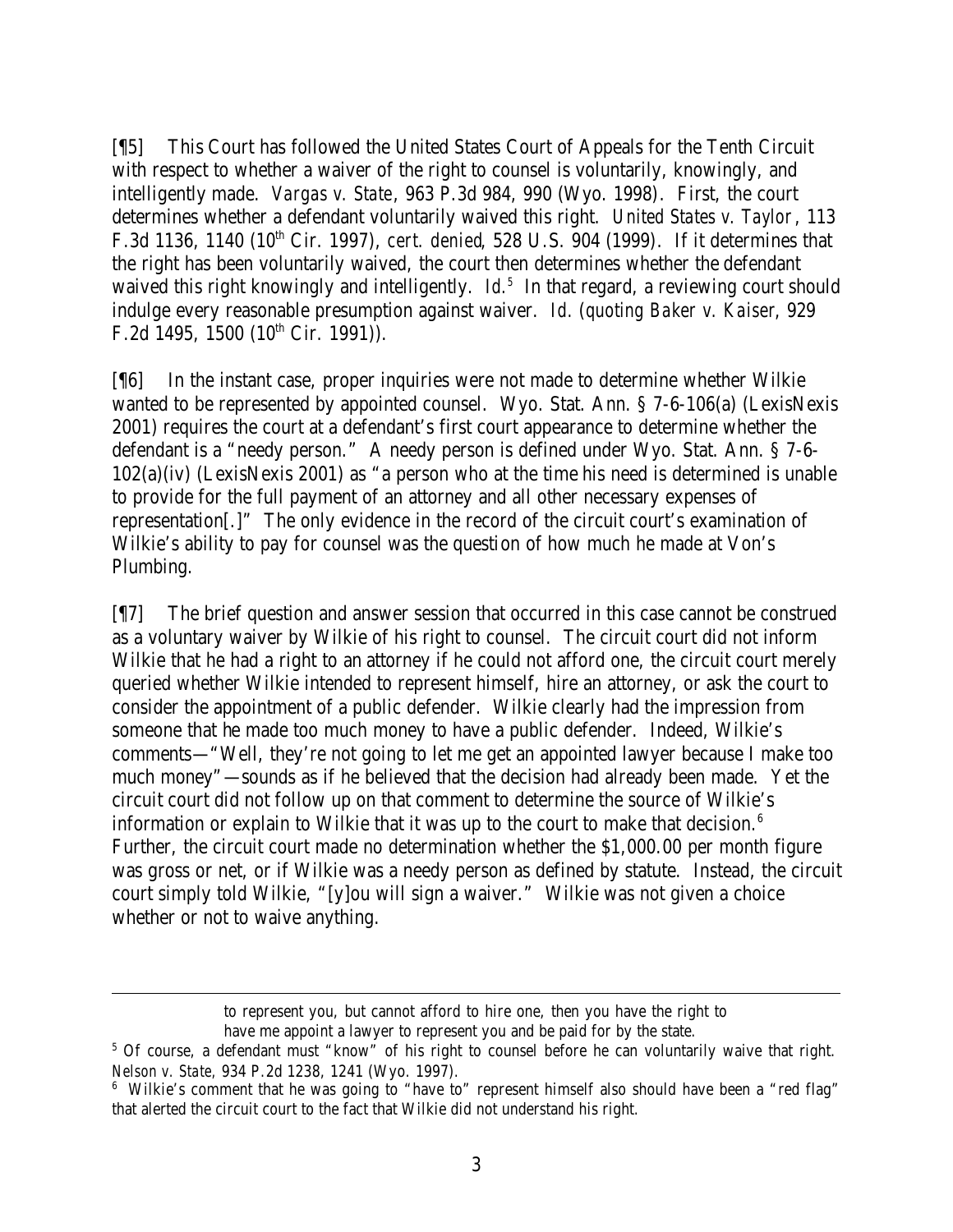[¶8] Wyo. Stat. Ann. § 7-6-107 (LexisNexis 2001) allows for the waiver of the right to an attorney if "the court finds that the person has acted with full awareness of his rights and of the consequences of a waiver . . .." To determine whether the waiver has been fully informed, "the court *shall* consider such factors as the person's age, education, familiarity with the English language and the complexity of the crime involved." *Id.* (emphasis added). The circuit court did not consider any of these factors.

[¶9] Regarding the representation of needy persons, Wyo. Stat. Ann. § 7-6-104(a) (LexisNexis 2001) (emphasis added) provides:

> The public defender *shall* represent as counsel any needy person who is under arrest for or formally charged with having committed a serious crime if:

> > (i) The defendant requests counsel; or

(ii) The court, on its own motion or otherwise, orders appointment of counsel and the defendant does not affirmatively waive or reject, on the record, the opportunity to be represented by legal counsel in the proceeding.

To determine whether a person is "needy," Wyo. Stat. Ann. § 7-6-106 states, in part:

(a) The determination of whether a person covered by W.S. 7-6-104 is a needy person *shall* be deferred until his first appearance in court . . .. Thereafter, the court *shall* determine, with respect to each proceeding, whether he is a needy person. . . .

(b) In determining whether a person is a needy person . . . the court *shall* consider the standards promulgated pursuant to W.S.  $7-6-103(c)$ (vii).

(Emphasis added.)

[¶10] Wyo. Stat. Ann. § 7-6-103(c)(vii) (LexisNexis 2001) requires that the state public defender "promulgate rules and regulations in cooperation with the supreme court of Wyoming establishing standards for determining who is a needy person . . .. The standards *shall* require the person to file with the court a written affidavit under oath stating his financial assets and liabilities." (Emphasis added.) Wilkie informed the circuit court that he made only \$1,000.00 per month, and did not state whether this was a gross or net figure, or what his monthly expenses were. An affidavit should have been submitted